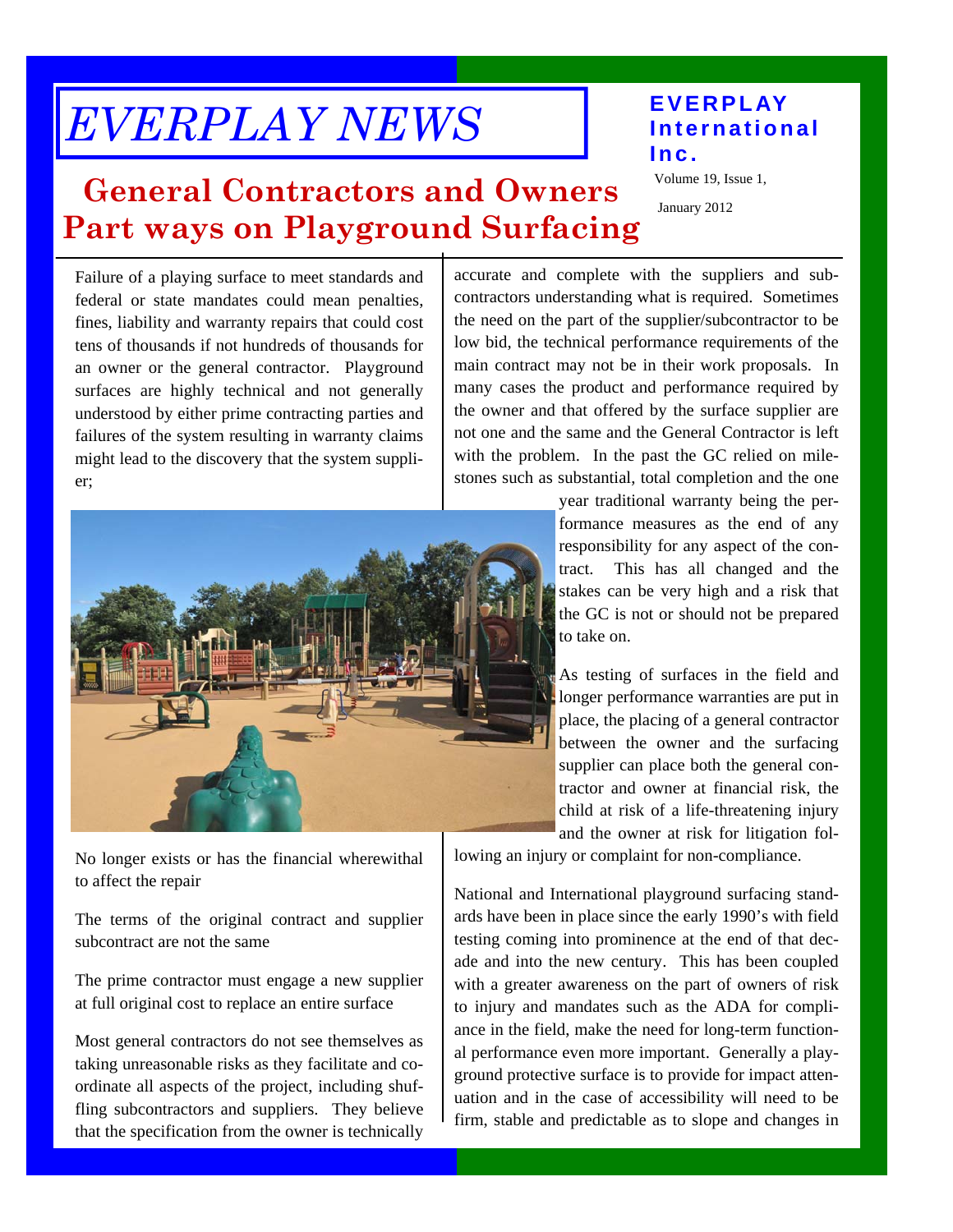#### Page 2 **EVERPLAY NEWS**

level. There are a variety of surfacing materials available and all have technical production, installation and maintenance requirements that are best known to the manufacturer and supplier/installer.

Playground protective systems include sand, pea gravel, wood chips, engineered wood fibre (EWF), rubber chips, crumb and shreds, poured in place (PIP), rubber matting, artificial turf and plastic and rubber sheets and they all have variations in capital cost, maintenance cost and sophistication of installation and maintenance re-

quirements. Very often only the supplier and likely, but no always, the installer are familiar with the proper installation techniques and potential shortcomings of the particular surfacing system. This leaves the owner and any general contractors at the mercy of the supplier should the performance not meet the contract or standards requirements.

Many owners are beginning to stipulate significantly better performance requirements and best practices for the initial installation that are meant to result in long-term functional longevity. These specifications often require better performance than the minimums in the standards and many suppliers only provide for the minimum performance and if the field tests are not performed at the end of the installation and prior to use, the wrong system is accepted. Only through the use of test of the installed surface & all performance requirements can the owner be assured that the contract has been met.

Owners, knowing that the surfaces must comply during the entire service life of the playground, are using Standards such as ASTM F2479 section 11 for accessibility and section 14 to write warranty requirements that force the obligation of performance of the surface onto the contractor directly related to the owner through a prime contract. This approach places the cost of replacement or remediation of a surface on anyone other than the owner. For the owner this is a matter of taking the time and effort to write a comprehensive performance based specification and warranty and could save the owner tens of



thousands of dollars in the future. These mostly written out of financial need to succeed.

To better understand the issues related to long-term performance of playground surfaces it would be beneficial to discuss some of the properties of the surfaces already mentioned and how they can fail to perform and what the likely solution would be to a failure.

Sand and pea gravel can be excellent energy absorbers, but in most cases, unless selected to be clean and not able to compact, they fail impact attenuation fairly quickly. The failure of many owner of beaches is to install the playground directly on the beach only to find that the sand become easily compact and does not conform as a playground surface. Problems with these surfaces can also include that where they are installed in proximity to a PIP, tile or other synthetic, they contaminate that adjoining surface with the result of a premature failure. Essentially this is a naturally occurring inexpensive material that is likely to have more problems for the owner in the long run. With regard to accessibility, these materials as not suited to the task.

One piece of good news for purchasers of sand and pea gravel is that suppliers with "good" quality materials have submitted them for testing and can supply test results for compliance with ASTM F1292 from considerable drop heights. Many of them have also embraced the need for accessibility and offer options for accessible routes through their materials.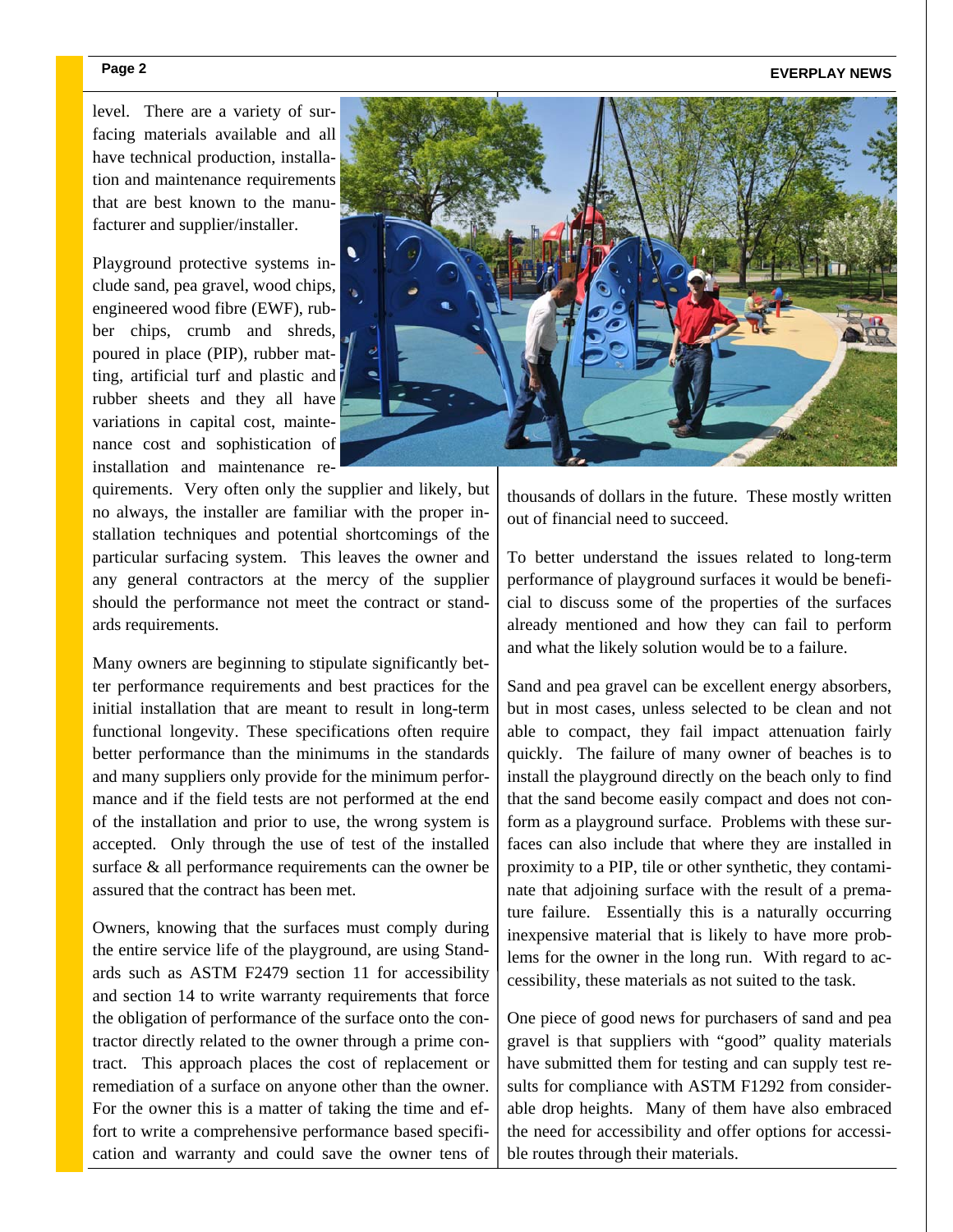#### **Volume 17, Issue 1, January 2010 Page 3**

Woodchips and EWF are essentially wood products that are excellent energy absorbers and provide a certain degree of firmness and stability when installed correctly and maintained, but present significant maintenance problems where the surface disruption and changes in vertical level are concerned. Generally the EWF has the ability, when installed in layers not greater than 150mm (6") and compacted, to have a better performance with regard to the movement of the surface.

Loose recycled rubber has proven itself as an excellent energy absorber, while not demonstrating positive performance properties with regard to meeting all of the requirements of an accessible route. Although this material can provide excellent impact attenuating properties it is often installed to a minimum depth as a result of the cost of the material; however in high traffic areas the depth of the surface can be significantly reduced and the surface no longer performs as intended. As a result at least 50% more material should be installed than required to just establish a minimum impact performance for the playground drop height as established by the owner prior to purchase.

Poured In Place surfacing has become very popular as the accessible route as it can be installed to meet all the physical requirements for firmness, stability, slope and changes in vertical height; however many of these surfaces often fail the requirements for impact attenuation

as a result of not being installed to an appropriate initial performance. Often surface are installed to have a critical height that is the same height as the fall height and changes quickly result in a failure as a result of not being appropriately installed or rapid changes during initial use. Generally UV stable binders are not used in the manufacture of the surface and after a very few years of exposure to the sun, the surface becomes rigid and fails. Alternatively there is contamination of the surface where there are other loose fill materials near or adjacent to the PIP with the result that smaller particles penetrate the surface and the ability of rubber granules to move in relation to one another is lost. PIP

also tends to have problems with shrinkage at the edges of seams in the surface or at the perimeter of the playground and should these gaps be greater than 12.7mm (1/2") the surface will fail the requirements of an accessible route. Since the PIP is one of the highest capital cost products that can be used in a playground, a failure will have significant consequences for the entity that will need to replace it. This is a critical problem for the owner/operator and potentially the General Contractor, particularly where the warranty is of 5, 8 or 10 year duration.

Drainage is a problem associated with all playground systems, however a PIP system manufactured with polyurethane binders can expand when exposed to prolonged submersion in water. This is of particular concern for impact attenuating surfacing that is now be required under ASTM F2461. Under certain conditions the surface expands and returns to its original condition, however it is more likely that the surface will swell and remain swollen. The only remedy will be replacement. Again a consideration for warranty requirements in wet or waterplay areas.

Rubber Tiles or Mats are the agglomeration of rubber crumb and binder that is pressed to a fixed configuration in a controlled factory setting and should have more consistent performance properties than PIP, but these systems can also have problems associated with conformance to standards. Visually a Tile is a two part product

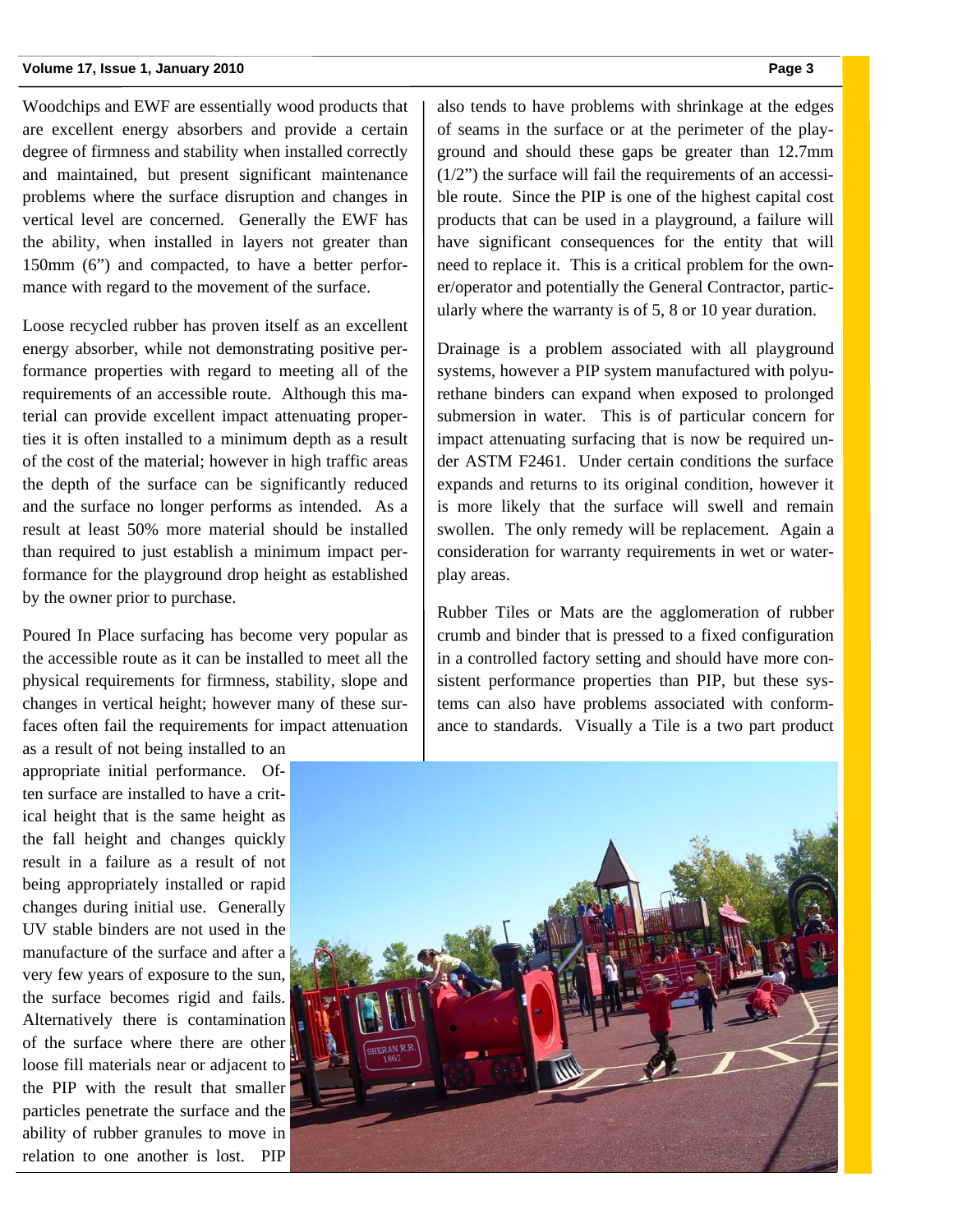

consisting of a smooth upper sheet with shaped legs on the underside. Although the rubber sheet does flex, it is the legs that provide the bulk of the impact attenuating properties. If dirt or other contamination is allowed to gather around the legs, either by penetration from the surface above or by sand or gravel where the Tiles are not installed on concrete or asphalt, the impact attenuation properties can quickly be lost. At this point there is a failure of the system. Additionally breakage of the legs over time can also cause a failure. Depending on how the Tiles have been installed or connected to one another, failed surfacing can be removed, corrective measures taken and the Tile replaced. This may or may not be at the expense of the owner or General Contractor as many tile manufacturers offer a warranty that does not extend beyond their loading dock or there is a limited warranty and the longer it has been installed, the less that warranty coverage is. This might be a problem for the General Contractor, where they have a 100% replacement built into their contract terms.

Additional problems associated with tiles is that their thickness is changed depending upon drop height of the play structures and gapping of the tiles as a result of changes in temperature or moisture. Varying the thickness of a Tile may requires changes in the grade of the base under the tiles or a single thickness of tile is utilized for the entire playground, providing superior performance for low structures and marginal and potentially failing performance at high structures. This can be confirmed through testing in the field at the time of installation. With the gapping, a serious problem can occur where the gap may be larger than the  $\frac{1}{2}$  and therefore not meet the ADA or while the gap is open, dirt and other contamination can enter the gap and result in a location where the impact attenuation will not meet the required standards. Some manufacturers use metal clips to connect their Tiles, however when they do gap the metal clips become exposed to a child and a new hazard is created.

Artificial Turf is a relative new comer to the playground, but with a very successful history in sports and athletics. There are a number of suppliers of systems and with the "synthetic turf" carpet available to any contractor making a purchase similar to any flooring contractor, there will be significant-

ly varied performance and it is up to the owner to write performance specification not much different to the PIP and taking into consideration the potential problems that are unique to turf. Shifting infill depths have been a problem in sports fields and will also be a problem in the playground. Each owner should have clear maintenance instructions as diminished infill depth will have a bearing on the systems performance to ASTM F1292 and other performance requirements of the ADA both within and at the edges of the playground. Another issue specific to turf is the bonding and/or splitting at seams, which can become a maintenance headache and present a trip hazard. The issue of seams is more prevalent in the playgrounds due to the number of cuts in the carpet to accommodate the many posts of the play structures. Also unique to turf is the expansion and contraction of the materials as a result of temperature changes during the day with nylon shrinking with heat and polypropylene shrinking as it cools. Where the turf is not infilled to provide ballast or fastened at the edges, this can cause a "wrinkled" effect at different times of day or during the year. Generally the maintenance and repair of the artificial turf will require specialized skill and training as demonstrated by the recent growth in the market place of synthetic turf maintenance companies focused on the sport application.

There are other systems that have arrived on the market over the past 10 years that are hybrids of various systems. Some of these provide unique impact attenuation systems and upper layers exposed to the playground user that bring new and unique properties to the playground. It is important that the owner and GC alike assure themselves that the benefits and shortcomings are well discussed prior to installation and that for newer systems; the installation is performed by manufac